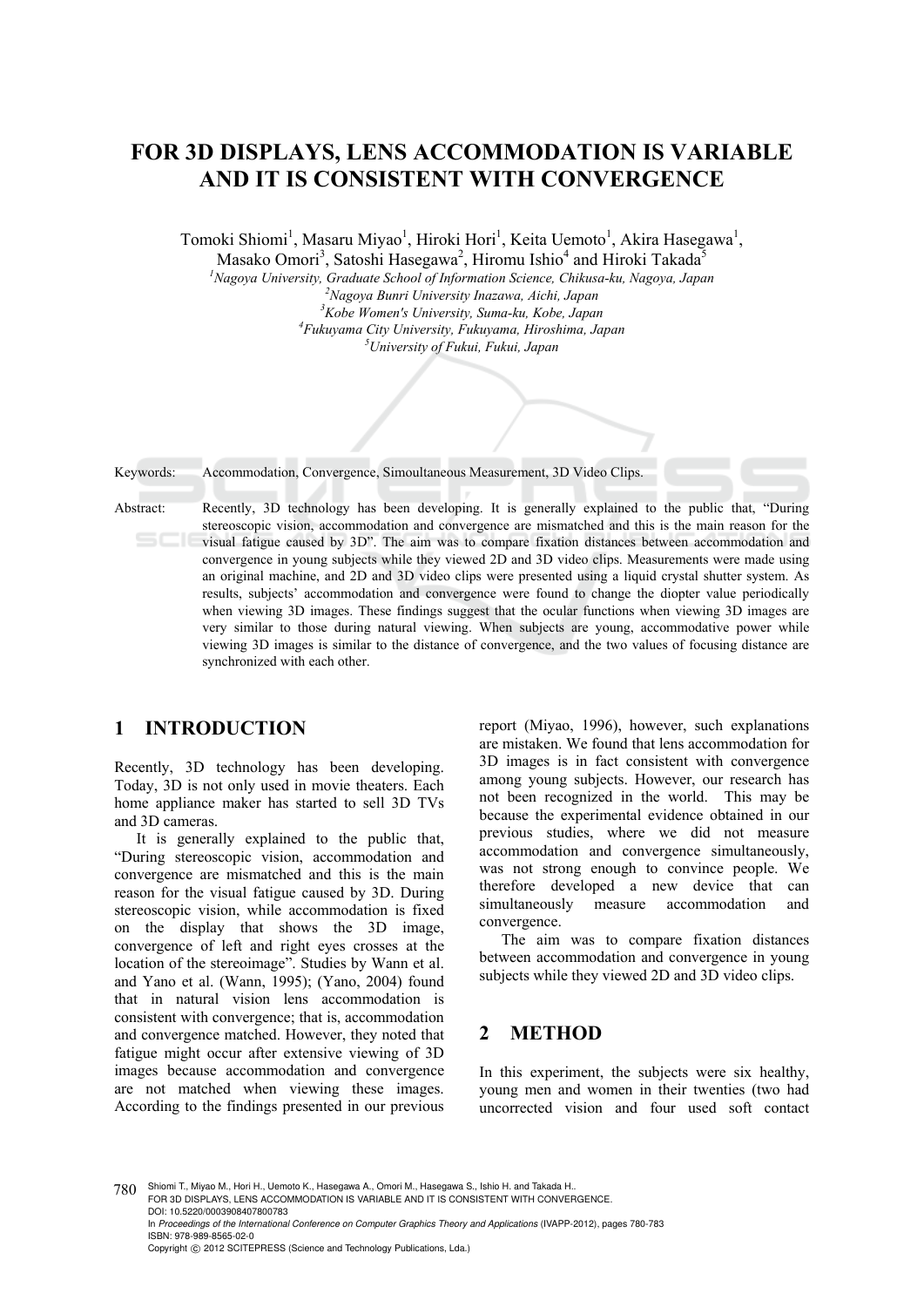lenses). We obtained informed consent from all the subjects and the approval from the Ethical Review Board of the Graduate School of Information Science at Nagoya University.

We placed an LCD monitor facing the subjects at a distance of 1m from them. We presented either a 2D or a 3D video clip on the monitor; in both images, a spherical object moved forward and backward with a cycle of 10 seconds (Figure 1). The spherical object appeared as a 3D video clip located at a virtual distance of 1m (i.e., the location of the LCD monitor) and moved toward the subjects to a virtual distance of 0.35m in front of them. We asked the subjects to gaze at the center of the spherical object for 40 s and measured their lens accommodation and convergence distance during that time. The 3D video clip was presented using a liquid crystal shutter system and a circular polarizing filter system. The 2D video clip was presented using only a liquid crystal shutter system.



Figure 1: Spherical object video clips.

We developed an original machine by combining WAM-5500 $^{\circ}$  and EMR-9 $^{\circ}$  to perform these simultaneous measurements



Figure 2: WAM-5500.

WAM-5500 (Figure 2) is an auto refractometer (Grand Seiko Co., Ltd.) that can measure accommodative power under natural conditions for the case in which both eyes are open. It can continuously record accommodative focus distance at a rate of 5 Hz, thus achieving reliable and accurate measurements of accommodation.

EMR-9 (Figure 3) is an eye mark recorder (NAC Image Technology Inc.) that can measure the convergence distance using the pupillary/corneal reflex method. Its resolution for eye movement is 0.1 degree, with a measurement range of 40 degrees and sampling rate of 60 Hz. The convergent focus distance can be easily calculated from the obtained binocular eye movement data.



Figure 3: Eye mark recorder EMR-9.

We used a liquid crystal shutter system or a circular polarizing filter system combined with the respective binocular vision systems to present 2D and 3D video clips. The experimental environment is shown in Figure 4.



Figure 4: Overview of the experiment.

The video clips we used in the experiment are trademarked as Power 3D® video clip (Olympus Visual Communications, Corp.). Power 3D is an image creation technique that combines near and far views in a virtual space and has multiple sets of virtual displays whose positions can be adjusted. Power 3D presents a video clip that is similar to a natural image.

### **3 RESULT**

The measurements for the six subjects showed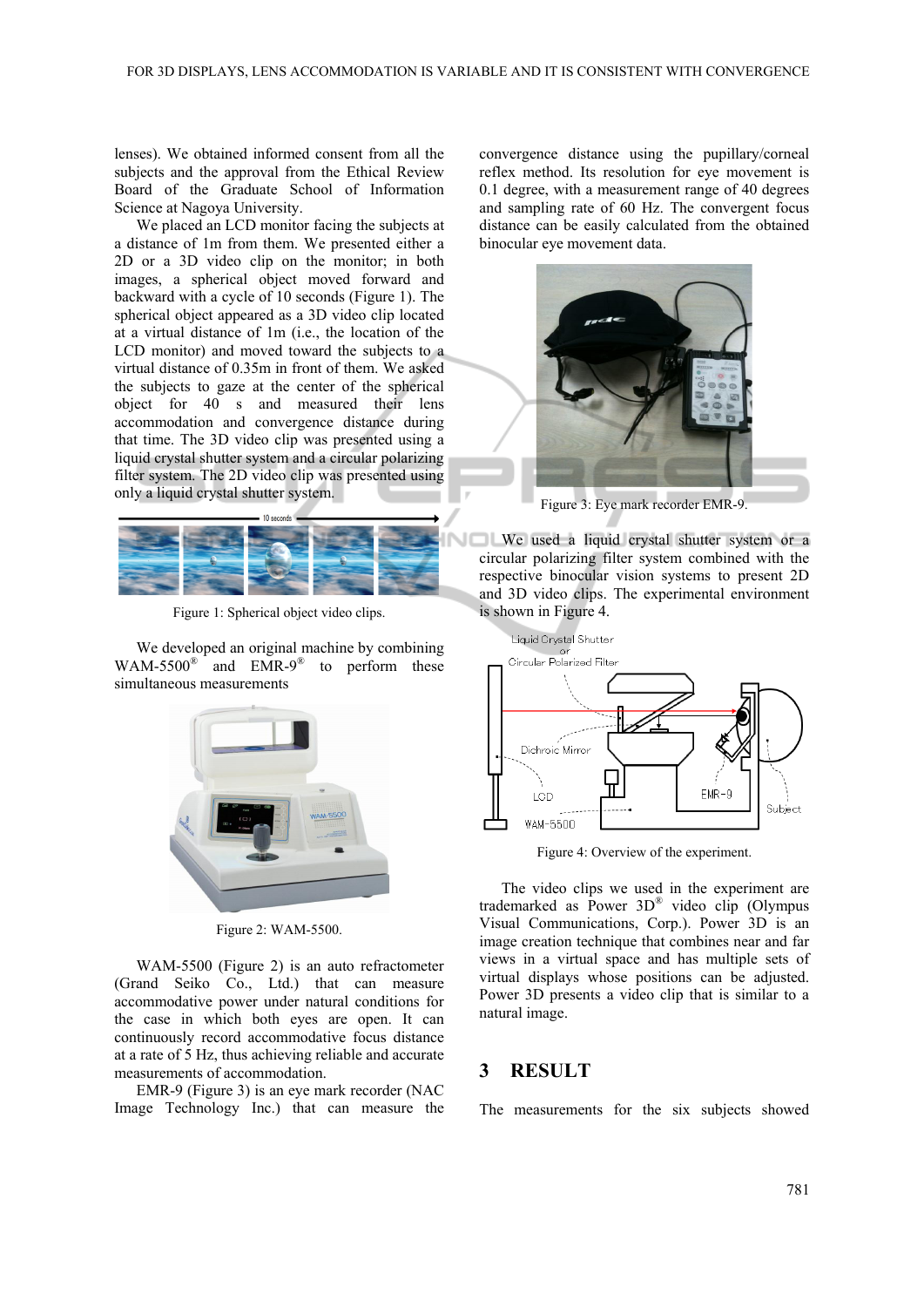roughly similar results. For 3D vision, the results of 2D and 3D for one subject are shown respectively in Figs. 5 and 6, as typical examples.



Figure 5: 3D liquid crystal shutter system (age:23, male).



Figure 6: 2D liquid crystal shutter system (age:23, male).

When Subject (23-year-old male wearing soft contact lenses) viewed the 3D video clip presented using the liquid crystal shutter system, accommodation varied between approximately 1.0 diopter (100cm) and 2.5 diopters (40cm), whereas convergence varied between approximately 1.0 diopter (100cm) and 2.7 diopters (37cm). The changes in the respective diopter values had almost the same amplitude and were in phase, fluctuating synchronously with a cycle of 10 s, which corresponded with the cycle of the 3D video clip movement.

When the subject was viewing the 2D video clip, the diopter values for both accommodation and convergence remained almost constant at around 1 diopter (1m).

The mean values of accommodation and convergence for the six subjects viewing the 2D video clip were  $0.96 \pm 0.12$  and  $0.96 \pm 0.07$ , respectively. The difference between accommodation and convergence was negligible. When the subjects were viewing the 3D video clip,

the values of accommodation and convergence were  $1.29 \pm 0.11$  and  $1.32 \pm 0.08$ , respectively. The difference between accommodation and convergence in this case was approximately 0.03 diopters, which is also negligible. Therefore, we can say that there is not much quantitative difference in the fixation distances between accommodation and convergence when the subject views either the 2D or 3D video clip.

### **4 DISCUSSION**

Wann et al. stated that within a virtual reality system, the eyes of a subject must maintain accommodation at the fixed LCD screen, despite the presence of disparity cues that necessitate convergence eye movements to capture the virtual scene. Moreover, Hong et al. stated that the natural coupling of eye accommodation and convergence while viewing a real-world scene is broken when viewing stereoscopic displays (Hong, 2010).

In addition to the above two, Hoffman et al. and Ukai et al. (Hoffman, 2008); (Ukai, 2008) stated that if there is inconsistency between accommodation and convergence, then accommodation to a 3D object is fixed at the position of the display. In this study, however, the result showed good synchronization between accommodation and convergence during stereoscopic vision and this did not occur. This suggests that the difference between accommodation and convergence is probably not the main reason for visual fatigue, motion sickness, and other problems.

We can also say that the kind of results presented herein could be obtained because the 3D images used in the experiments were produced not by conventional means but with Power 3D, whose images are extremely close to natural viewing.

In fact, conventional 3D and the Power 3D on HMD have been compared experimentally in our previous study (Hasegawa, 2009). This study found that the result of Power 3D is closer to natural vision than that of conventional 3D.

Therefore, we consider that as long as 3D images are made using a proper method, accommodation and convergence should almost always coincide, and that we can view such images more easily and naturally.

In conventional "accommodation-convergence discrepancy theory," accommodation is fixed on the display during virtual 3D vision, although focus of convergence is consistent with the location of the virtual image.